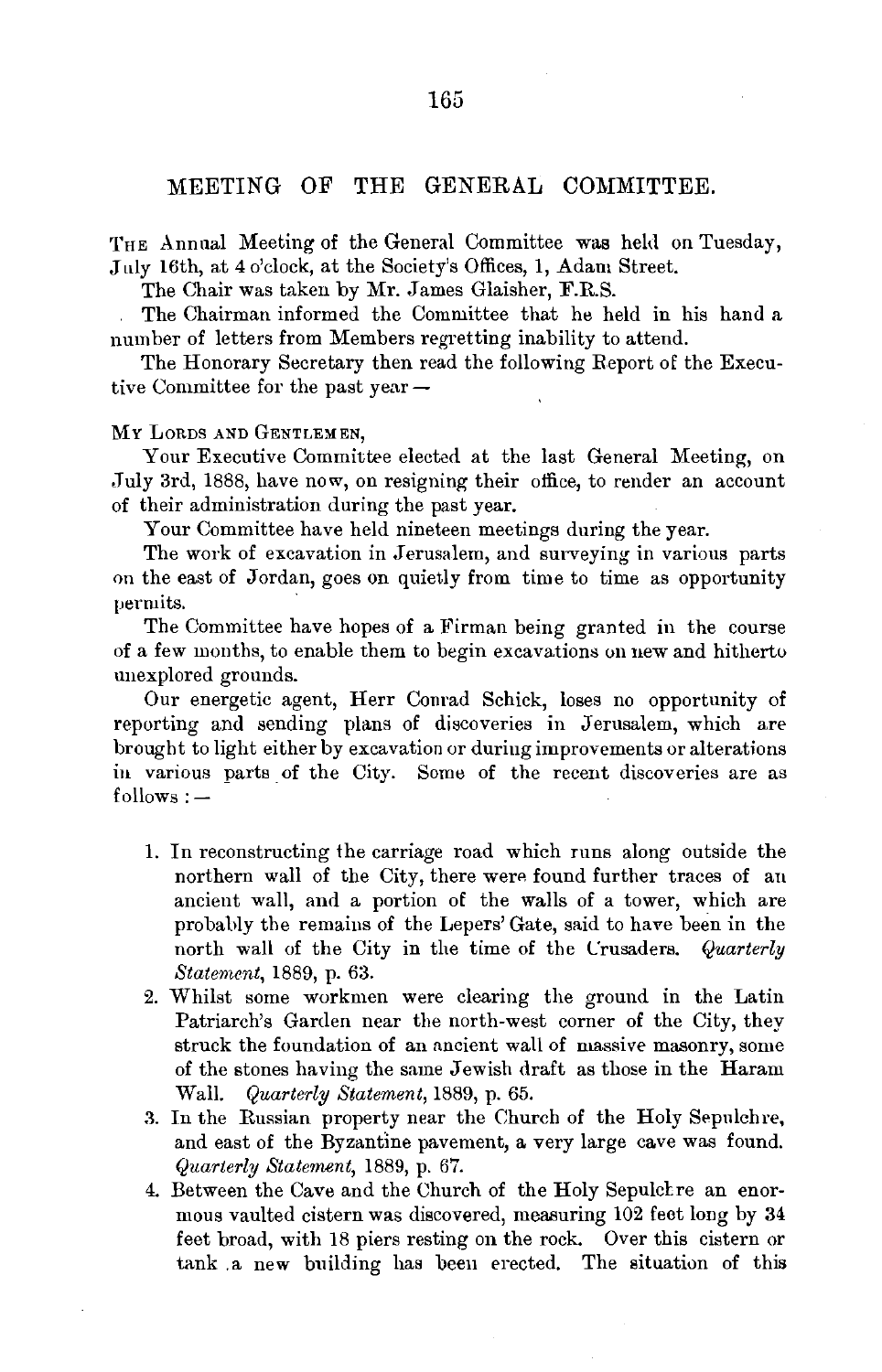immense tank is nearly the same as that of the Church of St. Marie Latine, as shown on plate viii, of Count de Vogue's "Les Eglises de la Terre Sainte." *Quarterly Statement,* 1889, p. 111.

- 5. At Jericho, capitals, pillars, lintels, iron weapons, pottery, jars and lamps, bronze or brass trays, candlesticks, rings, &c., have been found. *Quarterly Statement,* 1889, p. 171.
- 6. The excavations recently conducted at the Pool of Bethesda by the French monks, which were reported on last year, have now been dropped for a while, but will be probably resumed again soon.
- 7. We have just received further reports from Herr Schick, stating that the ruins of a small Byzantine Church were found opposite the barracks off the street leading to Bab Sitti Maryam. The walls, apses, and a small altar are still preserved; the southwestern corner rests on one of the twin pools.
- 8; On the Mount of Olives a series of catacombs has been opened ; the loculi are in groups and all connected together.

A slab with Greek inscription, some Jewish and Greek coins, and some forty Roman tiles bearing a stamp which Mr. Schick thinks is that of the tenth legion, were found.

Herr Schumacher continues to send us reports on the various discoveries and changes in the north of Palestine. At Caesarea great changes have taken place since the Survey party measured the ruins.

A colony of immigrants from Bosnia have settled there, pulled down the old ruins, built houses and cleared and laid out the ground inside the walls in lots of one-third of an acre. Several other instances could be named where grand old ruins are being torn down for building material since the Survey was completed.

At Nazareth a large cave of several chambers was found under the convent yard of the Sisters of St. Joseph. A wide staircase leads down to the chambers in which are cisterns, troughs, and tombs. *Quarterly Statement,* 1889, p. 68.

A few days ago he sent us notes of another rock-cut tomb discovered at Shefa 'Amr, having some remarkable figures carved on the sides of the entrance.

For the convenience of subscribers in following out the position of recent discoveries in Jerusalem, a plan of the City, reduced from the Ordnance Survey Plan, was issued with the April *Quarterly Statement,* on which the recent discoveries are noted in red.

Dr. Post contributed a valuable report on the Fauna and Flora of Moab, Gilead, and the Hauran, the result of an expedition undertaken in the year 1886. The list of plants collected is a most valuable contribution to the botany of the country. *Quarterly Statement,* 1888, p. 175.

Of the three volumes we announced in our last report as preparing for the press, one is now ready and being issued to subscribers, viz., "The Survey of Eastern Palestine." This volume has been edited by Major Conder, R.E., and is accompanied by a map of the portion of country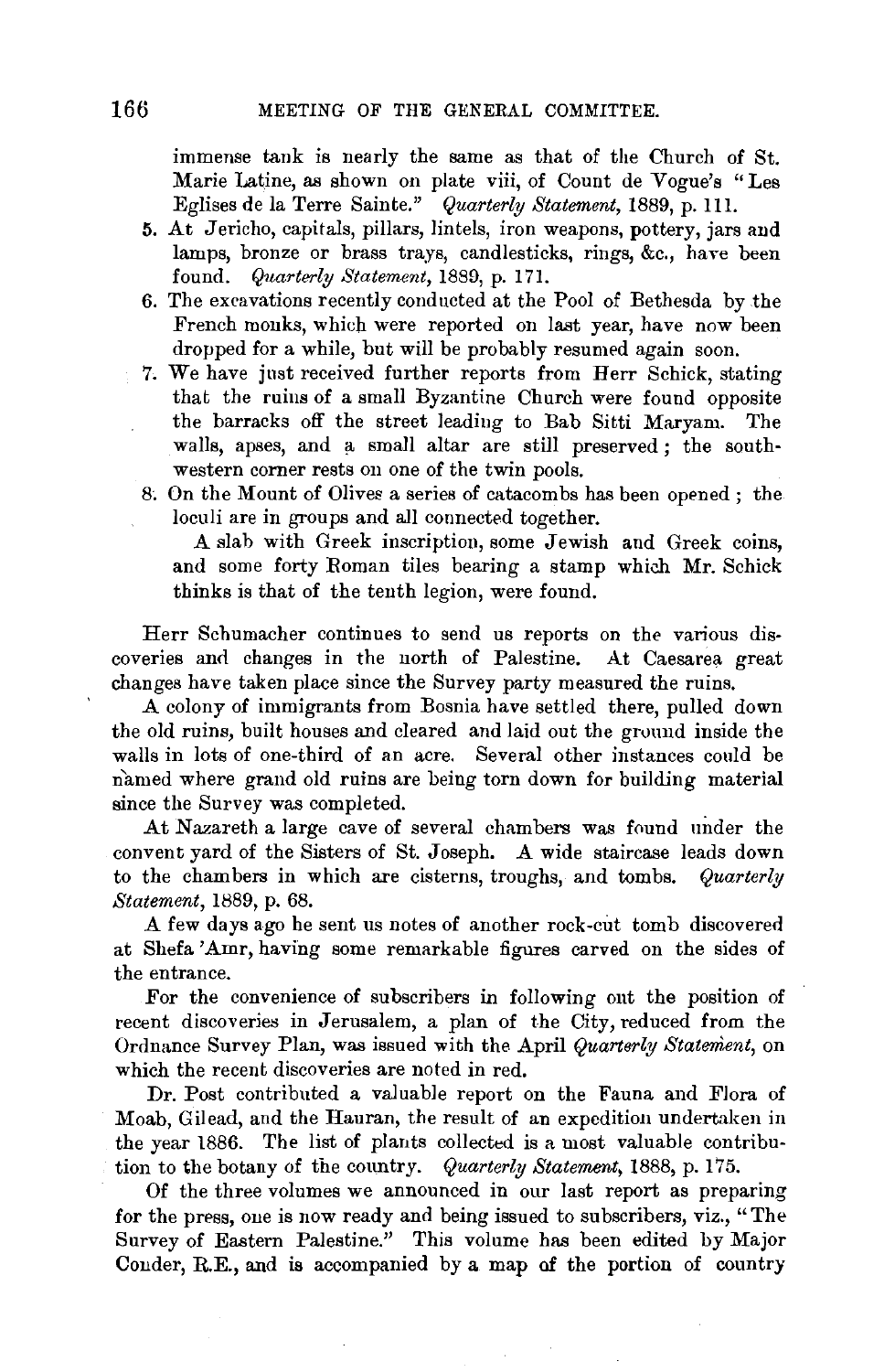surveyed ; there are upwards of 350 illustrations of ruins, tombs, cromlechs, stone circles, menhirs, inscriptions, &c.

Some progress has been made with the second volume, which consists of M. Lecomte's beautiful drawings, illustrating the Mission of M. Clermont-Ganneau in 1874. The illustrations for the third volume, Mr. Chichester Hart's "Flora and Fauna" of the Wady Arabah, are nearly ready.

The edition, as already announced by circular, is limited to 500 copies. The first 250 subscribers are entitled to the three volumes for £7 7s. On these being exhausted, the price of the second 250 will be raised to £12 12s.

Of the Memoirs of the Western Survey, the Committee are pleased to state that the number of sets remaining is now under 20. These sets have now been raised to 25 guineas.

The questions drawn up for the Committee by the Sub-Committee appointed by the Fund, for the purpose of enquiring into the manners and customs of the various peoples and tribes in Syria are now beginning to yield results. A report on the first series of answers' received will be found in the July Statement, in which Major Conder gives the following Biblical illustrations brought out by the replies,  $viz$ . :-

- 1. Worship of the calf and of trees.
- 2. Forbidden food.
- 3. Rubbing children with salt.
- 4. Weighing the hair when cut.
- 5. Riddles asked at weddings.
- 6. Hired mourners at funerals.
- 7. Rending the clothes.
- 8. Certain proverbs mentioned in the Bible.
- 9. The use of amulets.
- 10. Crowns worn by brides.
- 11. "The corner of the field" left unreaped.

*Quarterly Statement,* 1889, p. 120.

The Rev. George E. Post, M.A., M.D., of the American College, Beyrout, who is intrusted by your Committee with the distribution of the sets of questions and collection of replies, returned to Syria after an absence of 18 months in America, and is doing all in his power to promote the object of the Fund.

The Director of the South Kensington Museum having requested the removal of the objects of antiquity belonging to this Society, owing to the increasing want of space for the exhibits, your Committee have resolved upon taking a suite of rooms suitable for offices and museum, and to have the whole collection under their own direction.

Mr. Harper's new work, " The Bible and Modern Discoveries," is now

<sup>&</sup>lt;sup>1</sup> The answers were translated from the Arabic by Capt. Mantell, R.E.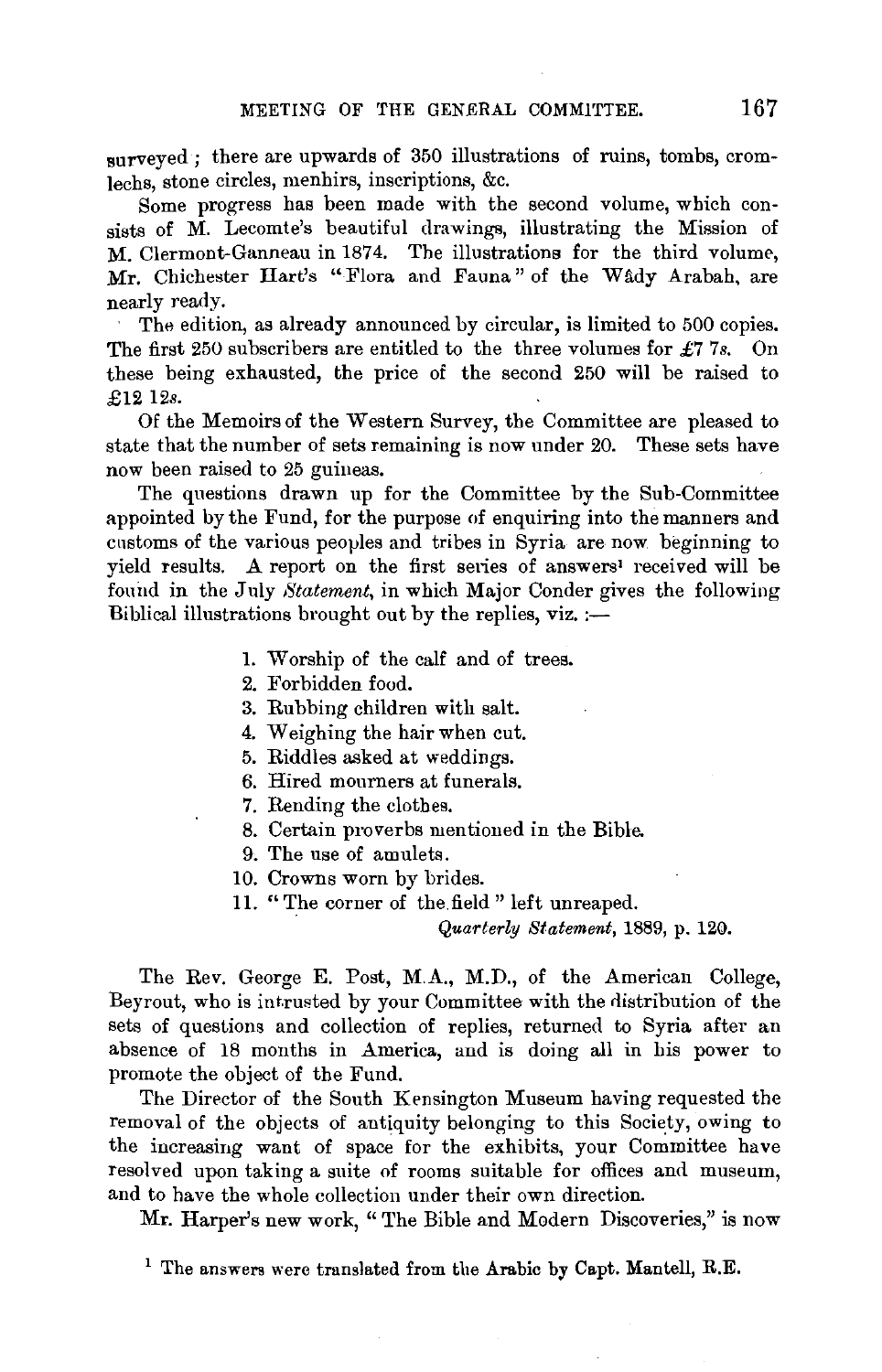in the press. It will contain several illustrations. It gives a popular account of what the recent surveys and excavations of the Society have done in throwing light upon many passages of the Bible. This work will be issued early in the autumn.

Mr. Guy le Strange's important work, "Palestine under the Moslems." is now ready for the press. It is a description of Palestine by the mediaval Arab geographers.

Four years have been spent in gathering together the materials, and translating (from the Arabic and Persian) the various Moslem accounts of Palestine, which, beginning in the middle of the ninth century, reach in unbroken succession down to the close of the fifteenth century of our era. It is expected that the work will prove one of lasting interest; and it should be noted that nothing of the kind has ever hitherto been attempted by any other Orientalist.

The following papers have appeared in the *Quarterly Statements:-*

On the Flora and Fauna of Moab, Gilead, and the Hauran. By the Rev. Dr. George *E.* Post.

On Meteorological Observations. By Mr. James Glaisher.

On the Discovery of an immense Vaulted Cistern near the Church of the Holy Sepulchre ; On Crusading Ruins on Mount Scopus ; On the Excavations in the Muristan; On the Excavations north of Damascus Gate. By Herr Schick.

On the Discovery of a remarkable Cave at Nazareth, with chamber having cisterns, troughs, and tombs. On other Discoveries in Galilee. By Herr Schumacher.

On Altaic Cylinders; Chinese and Hittites; Speech of Lycaonia; Comparison of Hieroglyphics; Kirjath Jearim; The Alphabet; The Hebrew Months ; Professor Sayee and the Hittites ; The Hittite Monument at Keller; The Tell es Salahiyeh Monument ; The Hittite Hat ; The Stone Zoheleth ; The House of the Holy Ghost ; Report on the Manners and Customs ; The Peasant Language of Palestine; Phœnicians; South Wall of Jerusalem, &c. By Major Conder.

On the Conduit near the Pool of Bethesda ; The Middle of the World in the Church of the Holy Sepulchre ; The Holy Sepulchre and Dome of the Rock. By Mr. William Simpson.

On the Site of Ebenezer. By Dr. Chaplin.

On Antioch in 1051 A.D.; The Muslim Legend on the Cave of the Seven Sleepers ; Inscription in the Aksa Mosque. By Mr. Guy le Strange.

On Kirjath Sepher; Nehemiah's Wall and the Royal Sepulchres; The Broad Wall; Twin Sacred Mounts at Jerusalem. By Mr. George St. Clair.

On the Wady Arabah and the Dead Sea. By Professor Hull.

On the Waters of Shiloah, and the Valleys and Waters of Jerusalem. By Rev. W. F. Birch.

To all these gentlemen the Committee tender their best thanks.

The following is the Balance-Sheet of the year 1888, which was published in the April *Quarterly Statement:-*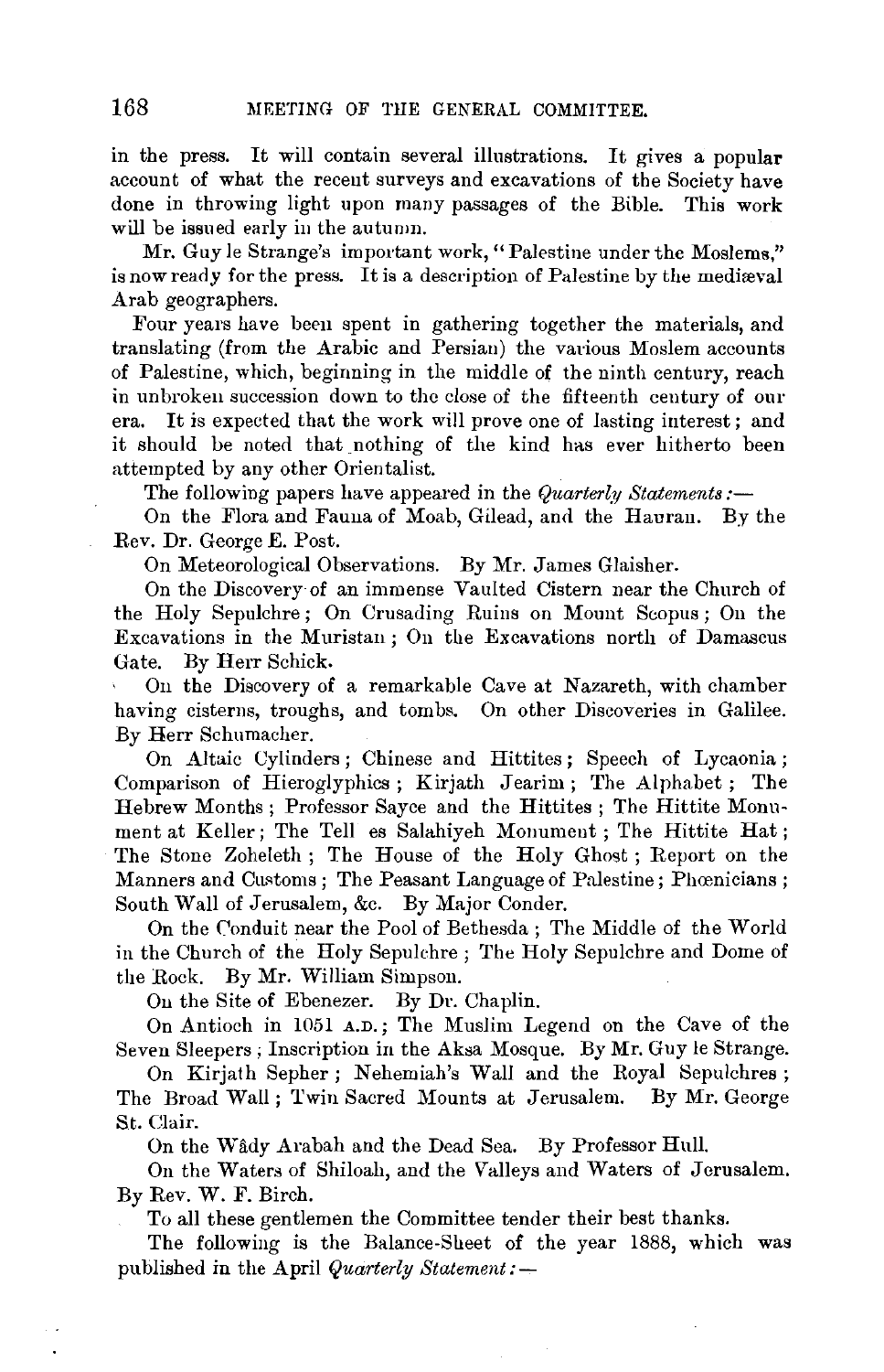## ALANCE SHEET FOR THE YEAR ENDING

| RECEIPTS.                                |  |         | EXPENDITURE.                                                |           |              |                |
|------------------------------------------|--|---------|-------------------------------------------------------------|-----------|--------------|----------------|
| $\pounds$ s.<br>January 1, 1888-         |  | d.      |                                                             | £         |              | s. d.          |
| 215 15<br>To Balance                     |  | 9       | By Printers and Binders 1,057                               |           | $1\quad 2$   |                |
| December 31, 1888-                       |  |         | Maps, Illustrations,                                        |           |              |                |
| Donations, Subscriptions,                |  |         | and Photographs                                             | 408       | $3\quad 5$   |                |
| and Lectures<br>$\ldots$ 2,079 13 10     |  |         | Exploration. .                                              | 283       | $\mathbf{0}$ | $\bf{0}$       |
| Maps and Memoirs<br>$\ddot{\phantom{a}}$ |  | 380 2 9 | Stationery, Advertis-                                       |           |              |                |
| Publications<br>289<br>$\sim$ $\sim$     |  | 3 1 1   | ing, and Sundries                                           |           | 71 12        | 74             |
| Photographs.<br>22                       |  | 1 10    | Postage, Parcels, the                                       |           |              |                |
|                                          |  |         | Quarterly State-                                            |           |              |                |
|                                          |  |         | $ment, \&c$                                                 | 172       | 7            | $0\frac{1}{2}$ |
|                                          |  |         | Salaries and Wages                                          |           | 260 1 2      |                |
|                                          |  |         | $\operatorname{Rent.}$ .<br><b><i>Contractor States</i></b> | 121       | $\mathbf 0$  | $\mathbf{0}$   |
|                                          |  |         | Paid off Liabilities                                        | 211       | 38           |                |
|                                          |  |         | Balance in Bank, 31st                                       |           |              |                |
|                                          |  |         | December, 1888                                              | 402       | 9            | $\Omega$       |
|                                          |  |         |                                                             |           |              |                |
| £2,986 18                                |  |         |                                                             | £2,986 18 |              |                |
|                                          |  |         |                                                             |           |              |                |

w. MORRISON, *Treasurer.* 

The total income for the year from all sources, including a legacy of £500 left by the late Mr. Robert Mackay Smith, of 4, Bellevue Crescent, Edinburgh, was £2,771 2s. *4d.,* or, adding balance in bank at the end of 1887, £2,986 18s. 1d. Uf this amount the Committee spent during the year the sum of £2,584 9s. 1d., of which £1,465 *4s.* 7d. was expended iu printing and publishing results. The postage of letters, books, parcels, and the *Quarterly Statement*, cost £172 7s.  $0\frac{1}{2}d$ .; exploration, £283.

The management, including rent, stationery, salaries and wages, £452 13s.  $9\frac{1}{3}d$ , and liabilities paid off, £211 3s. 8d.

During the year the number of subscribers has increased by 178.

The Committee desire to again record their special thanks to the Honorary Local Secretaries for their continued assistance in helping on the great work of the Society, and to all their donors and subscribers.

We have to announce with regret that our Honorary Secretary, Mr. Waiter Besant, has found it necessary, owing to the many and pressing calls on his time, to relinquish the editorship of the *Quarterly Statement.* Dr. Chaplin has kindly consented to act as editor.

The Committee regret to have to record the death of three members of the General Committee since the last General Meeting, viz., the Rev. J. Leslie Porter, D.D., President of Queen's College, Belfast, William Dickson, Esq., F.R.S.E., and Laurence Oliphant, Esq.

The death of Dr. Porter removes another from the list of the earliest supporters of the Society, and one of the most distinguished names in Palestine travel. He was the author of "Five Years in Damascus ;"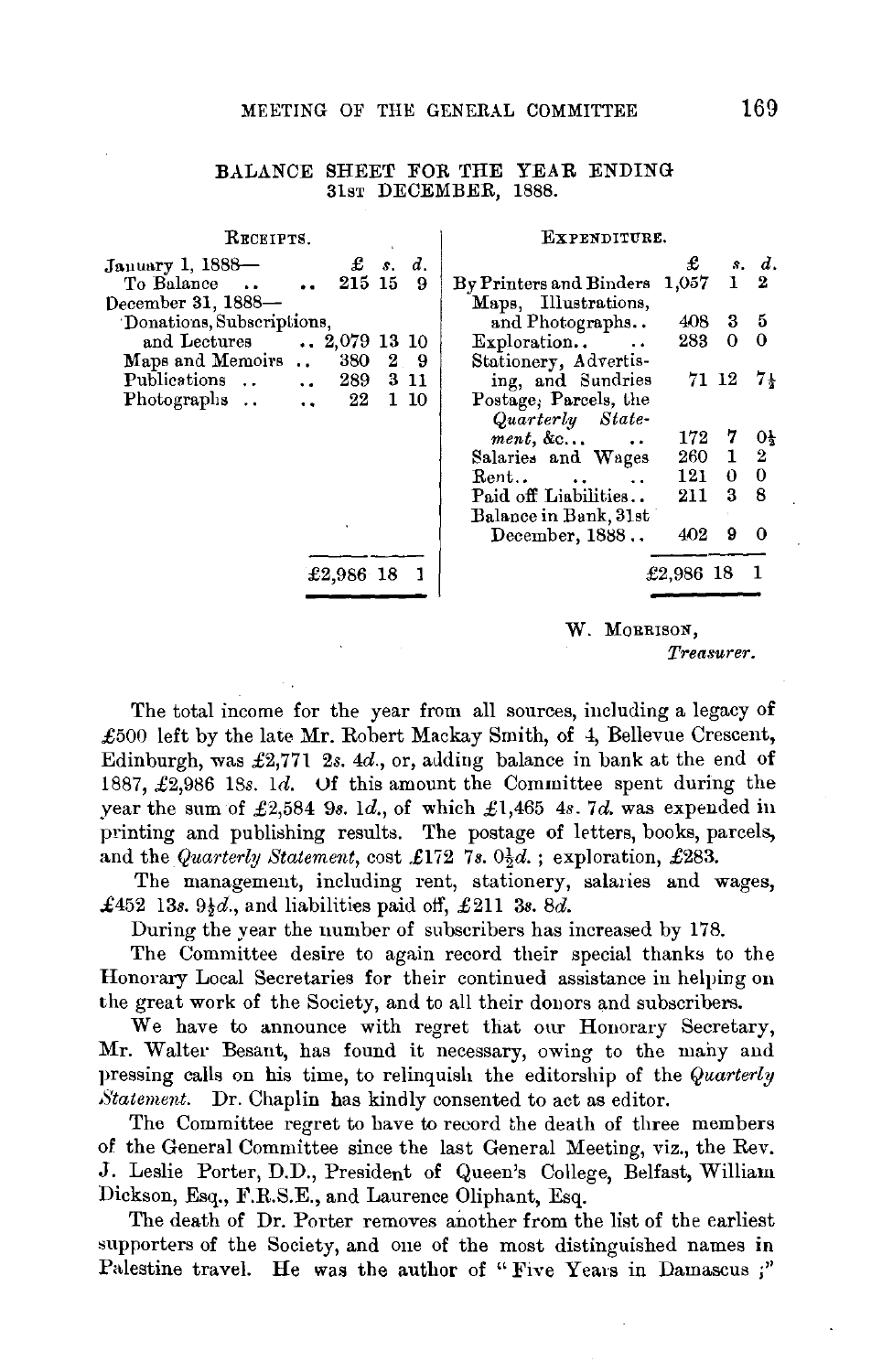" A Handbook for Syria ; " " The Giant Cities of Bashan ; " and many articles in Smith's "Dictionary of the Bible," &c.

Mr. William Dickson was also a steady supporter and old friend of the Society.

The death of Mr. Laurence Oliphant is a severe loss to the Society. Mr. Oliphant took a deep and practical interest in the Holy Land ; purchased an estate there, upon which he resided for some years, and devoted his great abilities to the study of the complicated social system and customs of the country, and to antiquarian researches. Important papers by him on Mount Carmel, the Jaulân, &c., appeared in the *Quarterly Statement* and other publications of the Fund.

We have to propose that the following gentlemen be elected members of the General Committee :-

> Sir James Douglass, F.R.S. Sir Wm. Mackinnon, Bart. General Warren Walker, R.E. E. T. Wilson, Esq., M.D. Captain A. M. Mantell, R.E. Herr B. Khitrovo. Rev. C. Lloyd Engström. T. B. Johnston, Esq., F.R.G.S. Henry Ormerod, Esq. Surgeon-General R. F. Hutchinson, M.D.

Lord EUSTACE CECIL.---Mr. Chairman, I have listened with very great pleasure to the Report of the work accomplished during the past year ; though the rate of progress is slow, it is gradual and deserving of greater support. Not many societies command greater respect than this one, for the great and standard works it has done. I travelled in Palestine twenty years ago and saw sufficient evidence to convince any one that in those great mounds and ruined sites, which had remained undisturbed for centuries, something of great interest must be contained, and I quite concur in what Mr. Morrison says, that we should select a Jewish site for excavations. I had the pleasure of knowing the late Mr. Laurence Oliphaut, who was so deeply interested in all that concerned the Holy Land and the welfare of its people.

I earnestly hope that the Committ-ee will succeed in obtaining a Firman giving permission to excavate. Something may be done in that direction by getting influential people to take the matter up and give their moral support, if not money. I do hope the Society will not relinquish its work; it began, no doubt, with very little, and it now has branches all over the kingdom, and the sympathy with its objects is widely spread. We have a great subject in hand; we have a great responsibility. You who have sat in the chair and given so much of your time for so many years, are aware of that. I have great pleasure in moving the adoption of the Report.

Mr. W. H. FREELAND.-Mr. Chairman and Gentlemen, I have been